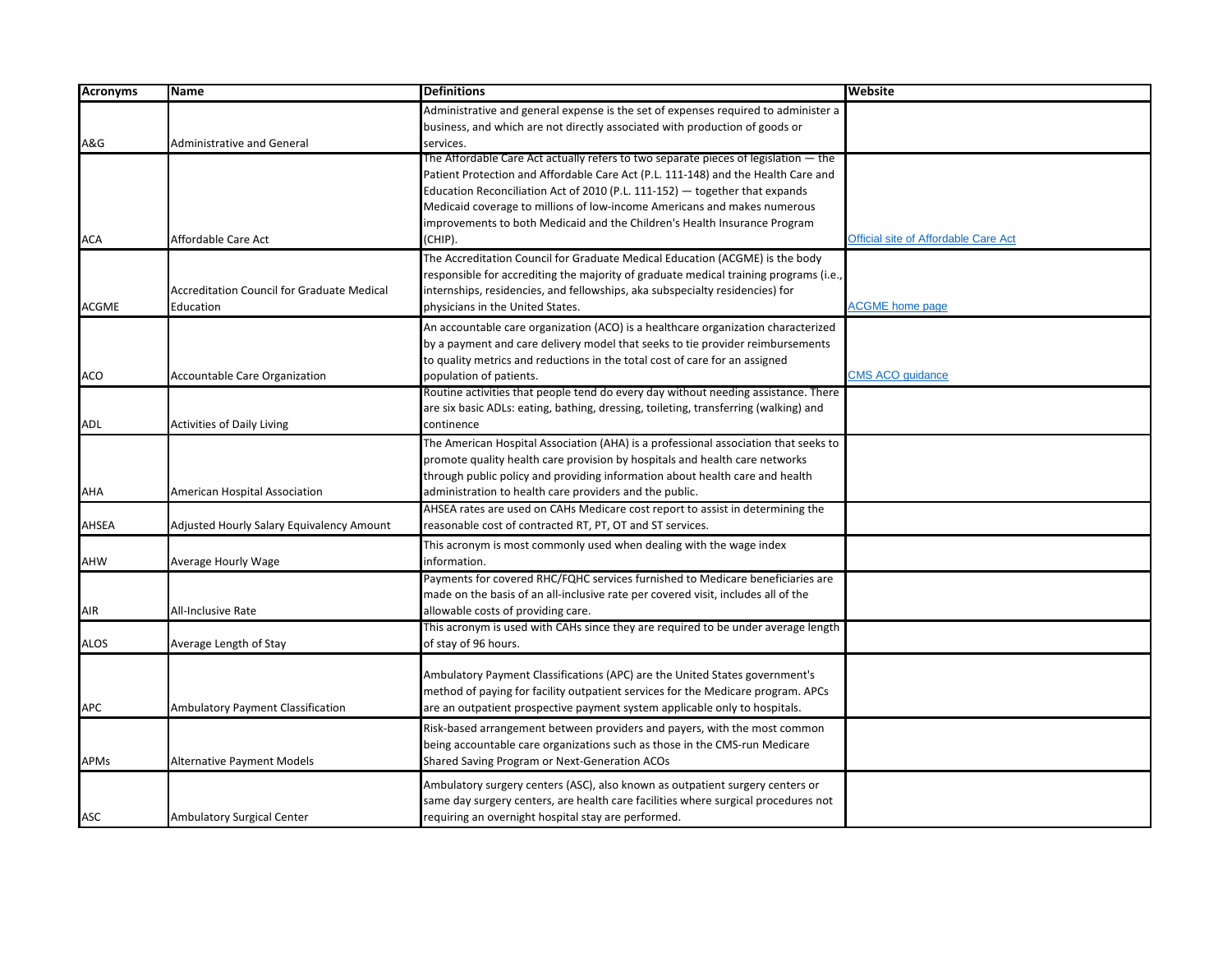| <b>Acronyms</b>    | Name                                                                      | <b>Definitions</b>                                                                                                                                                                                                                                                                                                                                                                                                                                                                                                                                                                                                                                                                                                                                                                                                                                                                                                         | Website                               |
|--------------------|---------------------------------------------------------------------------|----------------------------------------------------------------------------------------------------------------------------------------------------------------------------------------------------------------------------------------------------------------------------------------------------------------------------------------------------------------------------------------------------------------------------------------------------------------------------------------------------------------------------------------------------------------------------------------------------------------------------------------------------------------------------------------------------------------------------------------------------------------------------------------------------------------------------------------------------------------------------------------------------------------------------|---------------------------------------|
| BBA                | <b>Balanced Budget Act</b>                                                | The Balanced Budget Act of 1997, (Pub.L. 105–33, 111 Stat. 251, enacted August 5,<br>1997), was an omnibus legislative package enacted by the United States Congress,<br>using the budget reconciliation process, and designed to balance the federal<br>budget by 2002. Medicare cuts were responsible for \$112 billion, and hospital<br>inpatient and outpatient payments covered \$44 billion. [1] In order to reduce<br>Medicare spending, the act reduced payments to health service providers such as<br>hospitals, doctors, and nurse practitioners.[2] However, some of those changes to<br>payments were reversed by subsequent legislation in 1999 and 2000.<br>The Balanced Budget Refinement Act of 1999, Pub. L. 106-113 officially known as<br>the Medicare, Medicaid, and SCHIP (State Children's Health Insurance Program).<br>Balanced Budget Refinement Act was enacted in 1999. The Act was enacted to |                                       |
| <b>BBRA</b><br>CAH | <b>Balanced Budget Refinement Act</b><br><b>Critical Access Hospitals</b> | make consolidated appropriations for the accounts of fiscal year.<br>A Critical Access Hospital (CAH) is a hospital certified under a set of Medicare<br>Conditions of Participation (CoP), which are structured differently than the acute<br>care hospital CoP. Some of the requirements for CAH certification include having<br>no more than 25 inpatient beds; maintaining an annual average length of stay of no<br>more than 96 hours for acute inpatient care; offering 24-hour, 7-day-a-week<br>emergency care; and being located in a rural area, at least 35 miles drive away<br>from any other hospital or CAH (fewer in some circumstances). Certification allows<br>CAHs to receive cost-based reimbursement from Medicare, instead of standard<br>fixed reimbursement rates.                                                                                                                                 | <b>CAH Accreditation</b>              |
| <b>CBSAs</b>       | Core-based Statistical Areas                                              | A Core Based Statistical Area is a U.S. geographic area defined by the Office of<br>Management and Budget that centers on an urban center of at least 10,000 people<br>and adjacent areas that are socioeconomically tied to the urban center by<br>commuting. Medicare CBSA (Core-Based Statistical Areas) Codes are used to<br>accurately file Medicare claims.                                                                                                                                                                                                                                                                                                                                                                                                                                                                                                                                                          |                                       |
| <b>CCN</b>         | <b>CMS Certification Number</b>                                           | The CCN for providers and suppliers paid under Part A have 6 digits. The first 2<br>digits identify the State in which the provider is located. The last 4 digits identify<br>the type of facility. The CMS Certification number (CCN) replaces the term<br>Medicare Provider Number, Medicare Identification Number or OSCAR Number.<br>The CCN is used to verify Medicare/Medicaid certification for survey and<br>certification, assessment-related activities and communications.                                                                                                                                                                                                                                                                                                                                                                                                                                      |                                       |
| <b>CCR</b>         | Cost-to-charge Ratio                                                      | A ratio of the cost divided by the charges. Generally used with acute inpatient and<br>outpatient hospital services.                                                                                                                                                                                                                                                                                                                                                                                                                                                                                                                                                                                                                                                                                                                                                                                                       |                                       |
| CCU                | Coronary Care Unit                                                        | A coronary care unit (CCU) is a hospital ward specialized in the care of patients with<br>heart attacks, unstable angina, cardiac dysrhythmia and (in practice) various other<br>cardiac conditions that require continuous monitoring and treatment.                                                                                                                                                                                                                                                                                                                                                                                                                                                                                                                                                                                                                                                                      |                                       |
| <b>CFR</b>         | Code of Federal Regulations                                               | The Code of Federal Regulations (CFR) is the codification of the general and<br>permanent rules and regulations (sometimes called administrative law) published<br>in the Federal Register by the executive departments and agencies of the federal<br>government of the United States. Title 42 - Public Health will be the one used<br>dealing with Medicare.                                                                                                                                                                                                                                                                                                                                                                                                                                                                                                                                                            | <b>Government Printing Office GPO</b> |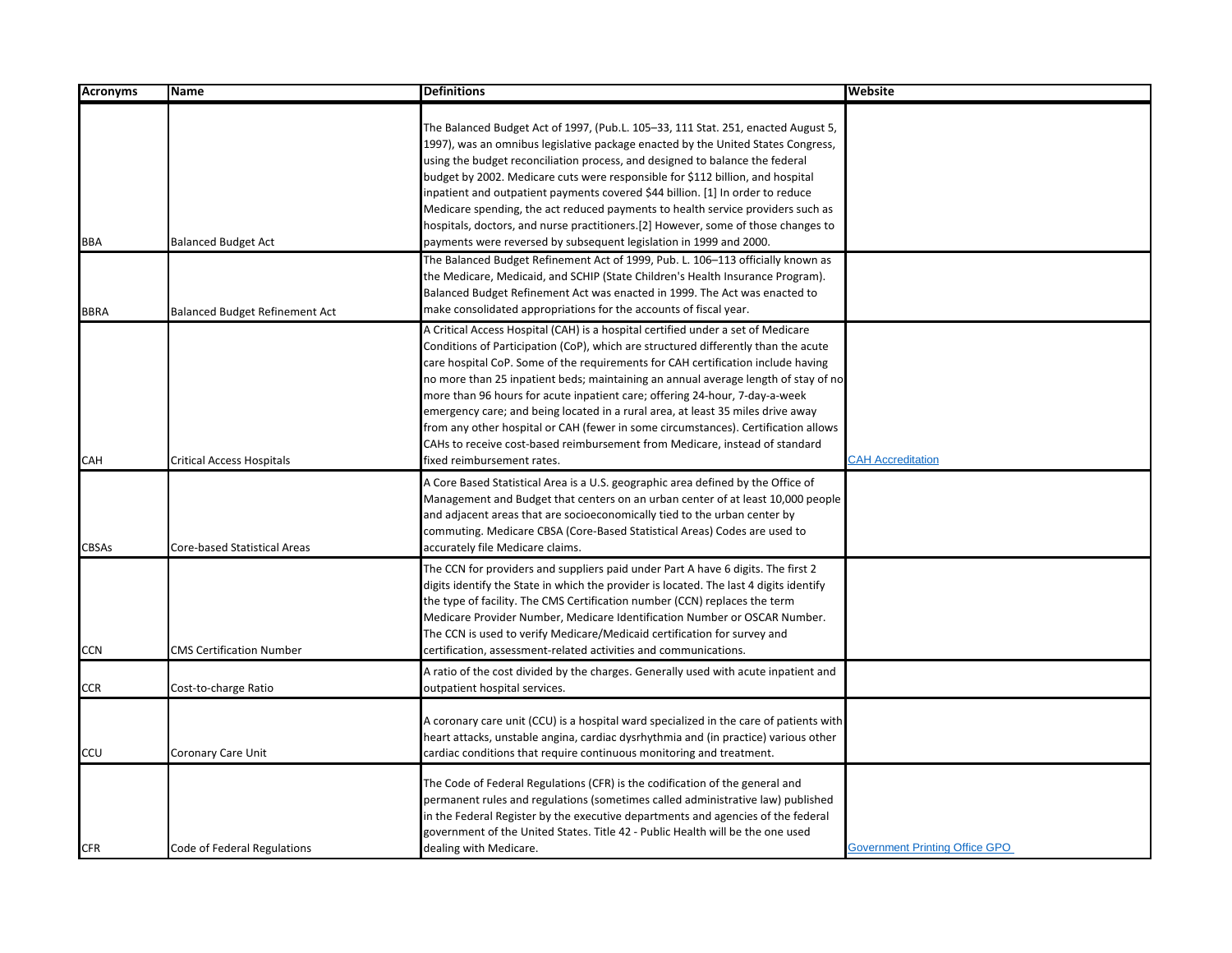| <b>Acronyms</b> | Name                                                | <b>Definitions</b>                                                                     | <b>Website</b>                               |
|-----------------|-----------------------------------------------------|----------------------------------------------------------------------------------------|----------------------------------------------|
|                 |                                                     | Type of hospice care provided only during periods of crisis to maintain the            |                                              |
|                 |                                                     | beneficiary at home between 8 and 24 hours a day to manage pain and other acute        |                                              |
| <b>CHC</b>      | <b>Continuous Home Care</b>                         | medical symptoms                                                                       |                                              |
|                 |                                                     |                                                                                        |                                              |
|                 |                                                     | CHIP provides low-cost health coverage to children in families that earn too much      |                                              |
| <b>CHIP</b>     | Children's Health Insurance Program                 | money to qualify for Medicaid. In some states, CHIP covers pregnant women              |                                              |
|                 |                                                     |                                                                                        |                                              |
|                 |                                                     | Federal regulatory standards that apply to all clinical laboratory testing performed   |                                              |
| <b>CLIA</b>     | Clinical Laboratory Improvement Amendments          | on humans in the United States, except clinical trials and basic research.             |                                              |
|                 |                                                     | Medicare defines CMHCs as outpatient organizations that provide partial                |                                              |
|                 |                                                     | hospitalization services to Medicare beneficiaries. The Centers for Medicare and       |                                              |
|                 |                                                     | Medicaid Services (CMS) estimates there are about 100 CMHCs that provide partial       |                                              |
| <b>CMHC</b>     | Community Mental Health Center                      | hospitalization services through Medicare.                                             | <b>CMS Community Health Centers quidance</b> |
|                 |                                                     | A hospital's CMI represents the average diagnosis-related group (DRG) relative         |                                              |
|                 |                                                     | weight for that hospital. It is calculated by summing the DRG weights for all          |                                              |
|                 |                                                     | Medicare discharges and dividing by the number of discharges. CMIs are calculated      |                                              |
| CMI             | Case Mix Index                                      | using both transfer-adjusted cases and unadjusted cases.                               | <b>CMS Case Mix Index files</b>              |
|                 |                                                     | The Centers for Medicare & Medicald Services (CMS), previously known as the            |                                              |
|                 |                                                     | Health Care Financing Administration (HCFA), is a federal agency within the United     |                                              |
|                 |                                                     | States Department of Health and Human Services (DHHS) that administers the             |                                              |
|                 |                                                     | Medicare program and works in partnership with state governments to administer         |                                              |
|                 |                                                     | Medicaid, the State Children's Health Insurance Program (SCHIP), and health            |                                              |
|                 |                                                     | insurance portability standards. In addition to these programs, CMS has other          |                                              |
|                 |                                                     | responsibilities, including the administrative simplification standards from the       |                                              |
|                 |                                                     | Health Insurance Portability and Accountability Act of 1996 (HIPAA), quality           |                                              |
|                 |                                                     | standards in long-term care facilities (more commonly referred to as nursing           |                                              |
|                 |                                                     | homes) through its survey and certification process, clinical laboratory quality       |                                              |
|                 |                                                     | standards under the Clinical Laboratory Improvement Amendments, and oversight          |                                              |
| <b>CMS</b>      | <b>Centers for Medicare &amp; Medicaid Services</b> | of HealthCare.gov.                                                                     | <b>CMS</b> website                           |
|                 |                                                     | Cost of living is the cost of maintaining a certain standard of living. Changes in the |                                              |
|                 |                                                     | cost of living over time are often operationalized in a cost of living index. Cost of  |                                              |
|                 |                                                     | living calculations are also used to compare the cost of maintaining a certain         |                                              |
|                 |                                                     | standard of living in different geographic areas. Most commonly seen in Medicare       |                                              |
| <b>COLA</b>     | Cost-of-living Adjustment                           | with working on the wage index.                                                        |                                              |
|                 |                                                     |                                                                                        |                                              |
|                 |                                                     | CMS developed Conditions of Participation (CoPs) that health care organizations        |                                              |
|                 |                                                     | must meet in order to begin and continue participating in the Medicare and             |                                              |
|                 |                                                     | Medicaid programs. These health and safety standards are the foundation for            |                                              |
| CoP             | Condition of Participation (Hospital)               | improving quality and protecting the health and safety of beneficiaries.               | <b>CMS Conditions of Participation</b>       |
|                 |                                                     | The Current Procedural Terminology (CPT) code set is a medical code set                |                                              |
|                 |                                                     | maintained by the American Medical Association through the CPT Editorial Panel.        |                                              |
|                 |                                                     | The CPT code set describes medical, surgical, and diagnostic services and is           |                                              |
|                 |                                                     | designed to communicate uniform information about medical services and                 |                                              |
|                 |                                                     | procedures among physicians, coders, patients, accreditation organizations, and        |                                              |
| <b>CPT</b>      | <b>Current Procedural Terminology</b>               | payers for administrative, financial, and analytical purposes.                         |                                              |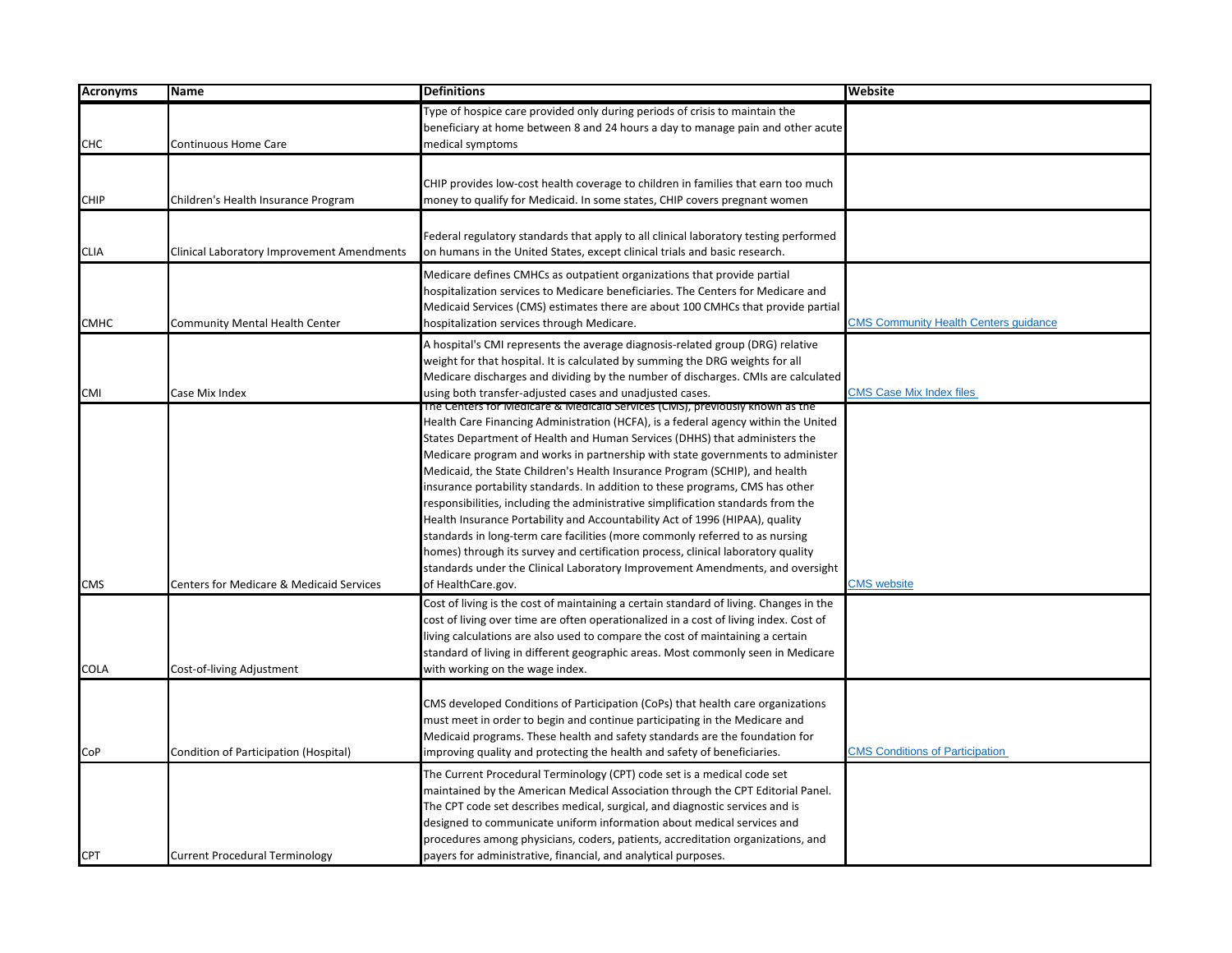| <b>Acronyms</b> | <b>Name</b>                            | <b>Definitions</b>                                                                                                                                                                                                                                                                                                                                                                                                                                                              | Website                                   |
|-----------------|----------------------------------------|---------------------------------------------------------------------------------------------------------------------------------------------------------------------------------------------------------------------------------------------------------------------------------------------------------------------------------------------------------------------------------------------------------------------------------------------------------------------------------|-------------------------------------------|
| CRNA            | Certified Registered Nurse Anesthetist | A Certified Registered Nurse Anesthetist is an advanced registered nurse<br>practitioner (ARNP) with a Master's degree who has graduated from an accredited<br>program and passed the National Qualifying Examination. CRNAs provide<br>anesthetics to patients in every practice setting, and for every type of surgery or<br>procedure. They are the sole anesthesia providers in nearly all rural hospitals                                                                  |                                           |
| CY              | <b>Current Year or Calendar Year</b>   |                                                                                                                                                                                                                                                                                                                                                                                                                                                                                 |                                           |
| <b>DME</b>      | Durable Medical Equipment              | Durable medical equipment is any medical equipment used in the home to aid in a<br>better quality of living.                                                                                                                                                                                                                                                                                                                                                                    |                                           |
| <b>DPP</b>      | Disproportionate Patient Percentage    | The DPP is equal to the sum of the percentage of Medicare inpatient days<br>(including Medicare Advantage inpatient days) attributable to patients entitled to<br>both Medicare Part A and Supplemental Security Income (SSI) and the percentage<br>of total inpatient days attributable to patients eligible for Medicaid but not entitled<br>to Medicare Part A (including patient days not covered under Part A and patient<br>days in which Part A benefits are exhausted). | <b>CMS DSH percentages</b>                |
| DRG             | Diagnosis-Related Group                | A Diagnosis-Related Group (DRG) is a statistical system of classifying any inpatient<br>stay into groups for the purposes of payment. The DRG classification system<br>divides possible diagnoses into more than 20 major body systems and subdivides<br>them into almost 500 groups for the purpose of inpatient Medicare<br>reimbursement.                                                                                                                                    |                                           |
| <b>DSH</b>      | Disproportionate Share Hospital        | Disproportionate Share Hospitals serve a significantly disproportionate number of<br>low-income patients and receive payments from the Centers for Medicaid and<br>Medicare Services to cover the costs of providing care to uninsured patients.<br>An ECG is a simple, noninvasive procedure. Electrodes are placed on the skin of the                                                                                                                                         | <b>CMS Disproportionate Share website</b> |
| ECG             | Electrocardiogram                      | chest and connected in a specific order to a machine that, when turned on,<br>measures electrical activity all over the heart.                                                                                                                                                                                                                                                                                                                                                  |                                           |
| ECR             | <b>Electronic Cost Report</b>          | A copy of the actual Medicare Cost Report in electronic format, this needs to be<br>submitted to the Medicare Contractor when filing the Medicare cost report.                                                                                                                                                                                                                                                                                                                  |                                           |
| ED (or ER)      | <b>Emergency Department</b>            | The department of a hospital responsible for the provision of medical and surgical<br>care to patients arriving at the hospital in need of immediate care. Emergency<br>department personnel may also respond to certain situations within the hospital<br>such cardiac arrests.                                                                                                                                                                                                |                                           |
| EHR             | <b>Electronic Health Record</b>        | An electronic health record (EHR) is an official health record for an individual that is<br>shared among multiple facilities and agencies. Digitized health information systems<br>are expected to improve efficiency and quality of care and, ultimately, reduce<br>costs.                                                                                                                                                                                                     | Medicare and Medicaid EHR Definition      |
| EIDM            | <b>Enterprise Identity Management</b>  | Enterprise Identity Management (EIDM) has been established to provide our<br>Business Partners a means to apply for and receive a single User ID they can use to<br>access many CMS applications. [successor to IACS]                                                                                                                                                                                                                                                           | <b>EIDM Overview</b>                      |
| <b>EMR</b>      | <b>Electronic Medical Record</b>       | An electronic medical record (EMR) is a digital version of the traditional paper-<br>based medical record for an individual. The EMR represents a medical record<br>within a single facility, such as a doctor's office or a clinic.                                                                                                                                                                                                                                            |                                           |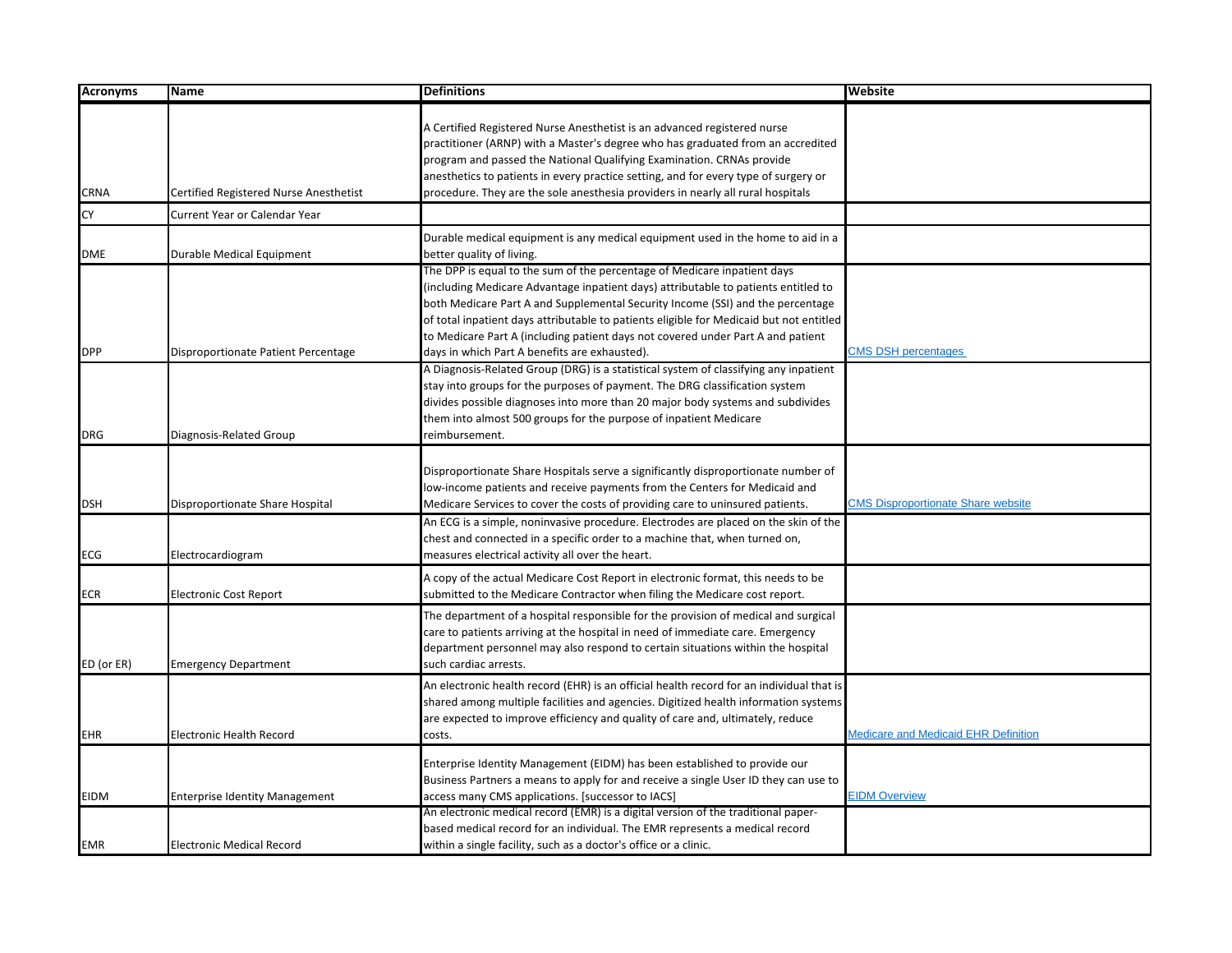| <b>Acronyms</b> | <b>Name</b>                                                                 | <b>Definitions</b>                                                                                                                                                                                                                                                                                                                                                                                                                                                                                                                                                                                                                                                                                                | Website                   |
|-----------------|-----------------------------------------------------------------------------|-------------------------------------------------------------------------------------------------------------------------------------------------------------------------------------------------------------------------------------------------------------------------------------------------------------------------------------------------------------------------------------------------------------------------------------------------------------------------------------------------------------------------------------------------------------------------------------------------------------------------------------------------------------------------------------------------------------------|---------------------------|
| <b>EMTALA</b>   | <b>Emergency Medical Treatment and Labor Act of</b><br>1986, Pub. L. 99-272 | The Emergency Medical Treatment and Active Labor Act (EMTALA) is an act of the<br>United States Congress, passed in 1986 as part of the Consolidated Omnibus<br>Budget Reconciliation Act (COBRA). It requires hospitals that accept payments from<br>Medicare to provide emergency health care treatment to anyone needing it<br>regardless of citizenship, legal status, or ability to pay. There are no reimbursement<br>provisions. Participating hospitals may not transfer or discharge patients needing<br>emergency treatment except with the informed consent or stabilization of the<br>patient or when their condition requires transfer to a hospital better equipped to<br>administer the treatment. |                           |
| <b>ESRD</b>     | <b>End Stage Renal Disease</b>                                              | ESRD is when the kidneys stop working well enough for you to live without dialysis<br>or a transplant. This kind of kidney failure is permanent. Patients who have ESRD<br>can qualify for Medicare no matter how old they are.                                                                                                                                                                                                                                                                                                                                                                                                                                                                                   | Medicare ESRD quidance    |
| FFY             | <b>Federal Fiscal Year</b>                                                  | The federal government's fiscal year begins on October 1 and ends on September<br>30.                                                                                                                                                                                                                                                                                                                                                                                                                                                                                                                                                                                                                             |                           |
| FI              | <b>Fiscal Intermediary</b>                                                  | The Medicare fiscal intermediaries (FIs) are private insurance companies that serve<br>as the federal government's agents in the administration of the Medicare program,<br>including the payment of claims. There are two primary functions for the FI-<br>reimbursement review and medical coverage review. (replaced by MAC's)                                                                                                                                                                                                                                                                                                                                                                                 |                           |
| <b>FISS</b>     | Fiscal Intermediary Shared System                                           | Part A national shared claim processing system used by Medicare Administrative<br>Contractors (MACs).                                                                                                                                                                                                                                                                                                                                                                                                                                                                                                                                                                                                             |                           |
| <b>FQHC</b>     | <b>Federally Qualified Health Center</b>                                    | Federally qualified health centers (FQHCs) include all organizations receiving grants<br>under Section 330 of the Public Health Service Act (PHS). FQHCs qualify for<br>enhanced reimbursement from Medicare and Medicaid, as well as other benefits.<br>FQHCs must serve an underserved area or population, offer a sliding fee scale,<br>provide comprehensive services, have an ongoing quality assurance program, and<br>have a governing board of directors.                                                                                                                                                                                                                                                 | <b>CMS FQHC Factsheet</b> |
| FR              | <b>Federal Register</b>                                                     | The Federal Register is a daily publication of the US federal government that issues<br>proposed and final administrative regulations of federal agencies.                                                                                                                                                                                                                                                                                                                                                                                                                                                                                                                                                        | <b>Federal Register</b>   |
| <b>FTE</b>      | Full-time Equivalent                                                        | FTE is calculated by taking the number of total hours worked divided by the<br>maximum number of compensable hours in a full-time schedule as defined by law<br>(generally 2,080)                                                                                                                                                                                                                                                                                                                                                                                                                                                                                                                                 |                           |
| <b>FY</b>       | <b>Fiscal Year</b>                                                          | A period that a company or government uses for accounting purposes and<br>preparing financial statements. The fiscal year may or may not be the same as a<br>calendar year.                                                                                                                                                                                                                                                                                                                                                                                                                                                                                                                                       |                           |
| <b>GAF</b>      | Geographic Adjustment Factor                                                | In order to ensure that doctors and hospitals receive reasonable payment for their<br>services, Medicare uses geographic adjustment factors-changes in<br>reimbursement based on estimated operating expenses in different regions across<br>the country. [Usually published in tables with each final rule.]                                                                                                                                                                                                                                                                                                                                                                                                     |                           |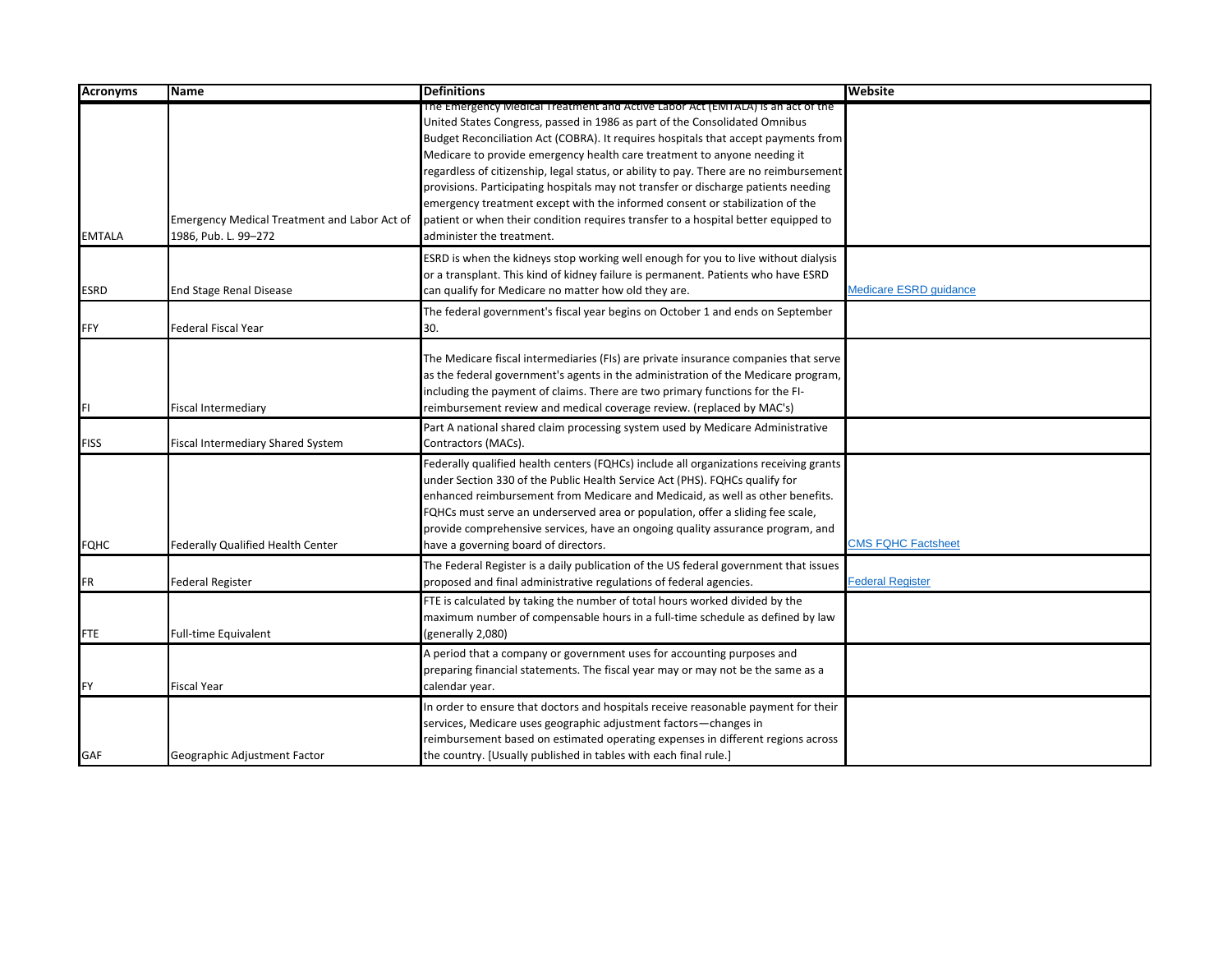| <b>Acronyms</b> | <b>Name</b>                                     | <b>Definitions</b>                                                                                                                                                       | <b>Website</b>                                 |
|-----------------|-------------------------------------------------|--------------------------------------------------------------------------------------------------------------------------------------------------------------------------|------------------------------------------------|
|                 |                                                 | The DGME payment compensates teaching hospitals for "Medicare's share" of the                                                                                            |                                                |
|                 |                                                 | costs directly related to the training of residents. The added direct costs of GME<br>incurred by teaching hospitals include: stipends and fringe benefits of residents; |                                                |
|                 |                                                 | salaries and fringe benefits of faculty who supervise the residents; other direct                                                                                        |                                                |
|                 |                                                 | costs; and allocated institutional overhead costs, such as maintenance and                                                                                               |                                                |
|                 |                                                 | electricity. Other direct costs include, for example, the cost of clerical personnel                                                                                     |                                                |
| <b>GME</b>      | <b>Graduate Medical Education</b>               | who work exclusively in the GME administrative office.                                                                                                                   | <b>CMS Graduate Medical Education</b>          |
|                 |                                                 | A Hospital Acquired Condition (HAC) is a medical condition or complication that a                                                                                        |                                                |
| <b>HAC</b>      | <b>Hospital-Acquired Condition</b>              | patient develops during a hospital stay, which was not present at admission.                                                                                             | <b>CMS Hospital Acquired Conditions</b>        |
|                 |                                                 | The HCAHPS (Hospital Consumer Assessment of Healthcare Providers and Systems)                                                                                            |                                                |
|                 |                                                 | survey is the first national, standardized, publicly reported survey of patients'                                                                                        |                                                |
|                 |                                                 | perspectives of hospital care. HCAHPS, also known as the CAHPS Hospital Survey, is                                                                                       |                                                |
|                 | Hospital Consumer Assessment of Healthcare      | a survey instrument and data collection methodology for measuring patients'                                                                                              |                                                |
| <b>HCAHPS</b>   | Providers and Systems                           | perceptions of their hospital experience.                                                                                                                                | <b>CMS Hospital HCAHPS</b>                     |
|                 |                                                 |                                                                                                                                                                          |                                                |
|                 |                                                 | Risk Adjustment and Hierarchical Condition Category (HCC) coding is a payment                                                                                            |                                                |
| <b>HCC</b>      | <b>Hierarchical Condition Categories</b>        | model mandated by the Centers for Medicare and Medicaid Services (CMS) in 1997<br>Standardized coding system that is used primarily to identify products, supplies,      |                                                |
|                 |                                                 | and services not included in the CPT codes, such as ambulance services and                                                                                               |                                                |
|                 |                                                 | durable medical equipment, prosthetics, orthotics, and supplies (DMEPOS) when                                                                                            |                                                |
|                 |                                                 | used outside a physician's office. Level II codes are also referred to as alpha-                                                                                         |                                                |
|                 | Healthcare Common Procedure Coding System       | numeric codes because they consist of a single alphabetical letter followed by 4                                                                                         |                                                |
| <b>HCPCS</b>    | Level II                                        | numeric digits.                                                                                                                                                          |                                                |
|                 |                                                 | CMS maintains the cost report data in the Healthcare Cost Reporting Information                                                                                          |                                                |
| <b>HCRIS</b>    | Healthcare Cost Report Information System       | System (HCRIS) database.                                                                                                                                                 | <b>HCRIS Database</b>                          |
|                 |                                                 | HFS is a software vendor that has developed CMS approved Medicare cost report                                                                                            |                                                |
| <b>HFS</b>      | <b>Health Financial Systems</b>                 | software to assist health care facilities meet their governmental reporting<br>requirements.                                                                             | <b>Health Financial Systems home page</b>      |
|                 |                                                 |                                                                                                                                                                          |                                                |
|                 |                                                 | Home Health Agency is an organization that provides health care in the home.                                                                                             |                                                |
|                 |                                                 | Medicare certification for a home health agency in the United States requires                                                                                            |                                                |
| <b>HHA</b>      | Home Health Agency                              | provision of skilled nursing services and at least one additional therapeutic service.                                                                                   | <b>CMS Home Health Agency guidance</b>         |
|                 |                                                 | The Health Insurance Portability and Accountability Act of 1996 (HIPAA; Pub.L.                                                                                           |                                                |
|                 |                                                 | 104-191, 110 Stat. 1936, enacted August 21, 1996) was enacted by the United                                                                                              |                                                |
|                 |                                                 | States Congress and signed by President Bill Clinton in 1996. Title I of HIPAA                                                                                           |                                                |
|                 |                                                 | protects health insurance coverage for workers and their families when they                                                                                              |                                                |
|                 |                                                 | change or lose their jobs. Title II of HIPAA, known as the Administrative                                                                                                |                                                |
|                 |                                                 | Simplification (AS) provisions, requires the establishment of national standards for                                                                                     |                                                |
|                 | Health Insurance Portability and Accountability | electronic health care transactions and national identifiers for providers, health                                                                                       |                                                |
| <b>HIPAA</b>    | Act of 1996, Pub. L. 104-191                    | insurance plans, and employers.                                                                                                                                          | <b>HHS Health Information Privacy homepage</b> |
|                 |                                                 | Health IT (information technology) is the area of IT involving the design,                                                                                               |                                                |
|                 |                                                 | development, creation, use and maintenance of information systems for the                                                                                                |                                                |
| <b>HIT</b>      | <b>Health Information Technology</b>            | healthcare industry.                                                                                                                                                     |                                                |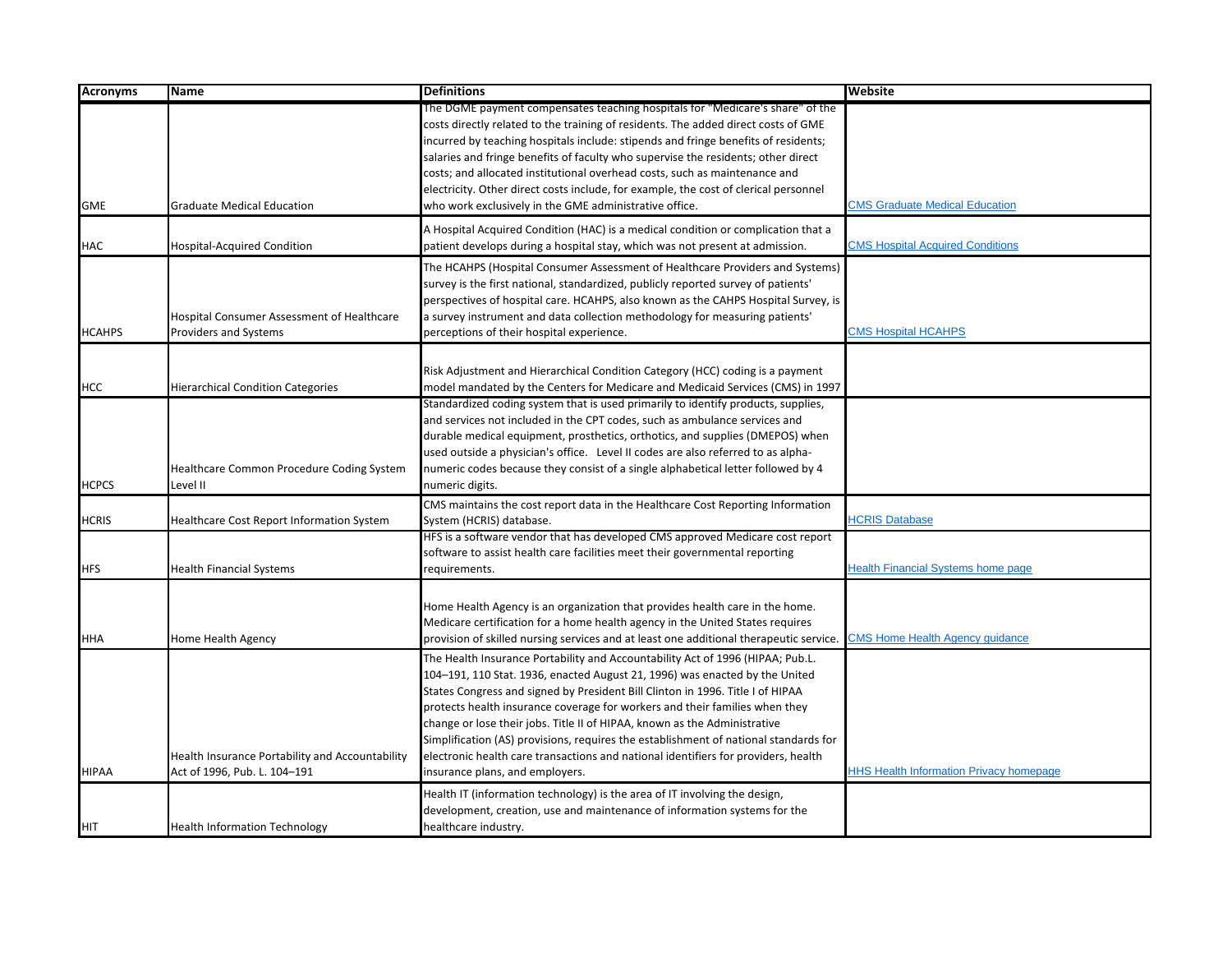| <b>Acronyms</b> | <b>Name</b>                                         | <b>Definitions</b>                                                                               | Website                                 |
|-----------------|-----------------------------------------------------|--------------------------------------------------------------------------------------------------|-----------------------------------------|
|                 |                                                     | A health maintenance organization (HMO) is an organization that provides or                      |                                         |
|                 |                                                     | arranges managed care for health insurance, self-funded health care benefit plans,               |                                         |
|                 |                                                     | individuals, and other entities in the United States and acts as a liaison with health           |                                         |
|                 |                                                     | care providers (hospitals, doctors, etc.) on a prepaid basis. Unlike traditional                 |                                         |
|                 |                                                     | indemnity insurance, an HMO covers care rendered by those doctors and other                      |                                         |
|                 |                                                     | professionals who have agreed by contract to treat patients in accordance with the               |                                         |
|                 |                                                     | HMO's guidelines and restrictions in exchange for a steady stream of customers.                  |                                         |
|                 |                                                     | HMOs cover emergency care regardless of the health care provider's contracted                    |                                         |
| HMO             | <b>Health Maintenance Organization</b>              | status.                                                                                          |                                         |
|                 |                                                     | Health professional(s) shortage area means any of the following which the                        |                                         |
|                 |                                                     | Secretary determines has a shortage of health professional(s): (1) An urban or rural             |                                         |
|                 |                                                     | area (which need not conform to the geographic boundaries of a political                         |                                         |
|                 |                                                     | subdivision and which is a rational area for the delivery of health services); (2) a             |                                         |
| <b>HPSA</b>     | <b>Health Professional Shortage Areas</b>           | population group; or (3) a public or nonprofit private medical facility.                         | <b>HPSA Designation criteria</b>        |
|                 |                                                     | The Health Resources and Services Administration (HRSA), an agency of the U.S.                   |                                         |
|                 |                                                     | Department of Health and Human Services, is the primary Federal agency for                       |                                         |
|                 |                                                     | improving access to health care by strengthening the health care workforce,                      |                                         |
|                 |                                                     | building healthy communities and achieving health equity. HRSA's programs                        |                                         |
|                 |                                                     | provide health care to people who are geographically isolated, economically or                   |                                         |
| HRSA            | <b>Health Resources and Services Administration</b> | medically vulnerable.                                                                            | <b>HRSA</b> home page                   |
|                 |                                                     | Sole Community Hospitals (SCH) can receive operating payments based on their                     |                                         |
|                 |                                                     | hospital-specific payment rate, while their capital payments are solely based on the             |                                         |
|                 |                                                     | capital base rate. The Medicare Contractors will calculate the hospital specific                 |                                         |
| HSR             | <b>Hospital Specific Rate</b>                       | rates.                                                                                           |                                         |
|                 |                                                     | Interns and residents are individuals who participate in an approved graduate                    |                                         |
| & Rs            | <b>Interns and Residents</b>                        | medical education (GME) program.                                                                 |                                         |
|                 |                                                     | Individuals Authorized Access to the CMS Computer Services (IACS) was the original               |                                         |
|                 | Individual Authorized Access to CMS Computer        | system to apply for and receive a single User ID they can use to access many CMS                 |                                         |
| <b>IACS</b>     | Services (PS&R)                                     | applications. Has been replaced with EIDM.                                                       |                                         |
|                 |                                                     |                                                                                                  |                                         |
|                 |                                                     | The International Classification of Diseases, Tenth Revision, Clinical Modification              |                                         |
|                 |                                                     | (ICD-10-CM) is a revision to the ICD-9-CM system used by physicians and other                    |                                         |
|                 | International Classification of Diseases, Tenth     | health care providers to classify and code all diagnoses, symptoms and procedures                |                                         |
| ICD-10-CM       | Revision, Clinical Modification                     | recorded in conjunction with hospital care in the United States.                                 |                                         |
|                 |                                                     | An intensive care unit (ICU), also known as an intensive therapy unit is a special               |                                         |
|                 |                                                     | department of a hospital or health care facility that provides intensive care                    |                                         |
|                 |                                                     |                                                                                                  |                                         |
|                 |                                                     | medicine. Intensive care units cater to patients with the most severe and life-                  |                                         |
|                 |                                                     | threatening illnesses and injuries, which require constant; close monitoring and                 |                                         |
| ICU             | <b>Intensive Care Unit</b>                          | support from specialist equipment and medications in order to ensure normal<br>bodily functions. |                                         |
|                 |                                                     |                                                                                                  |                                         |
|                 |                                                     | IHS is responsible for providing medical and public health services to members of                |                                         |
| IHS             | Indian Health Service                               | federally recognized Tribes and Alaska Natives.                                                  | <b>Indian Health Services home page</b> |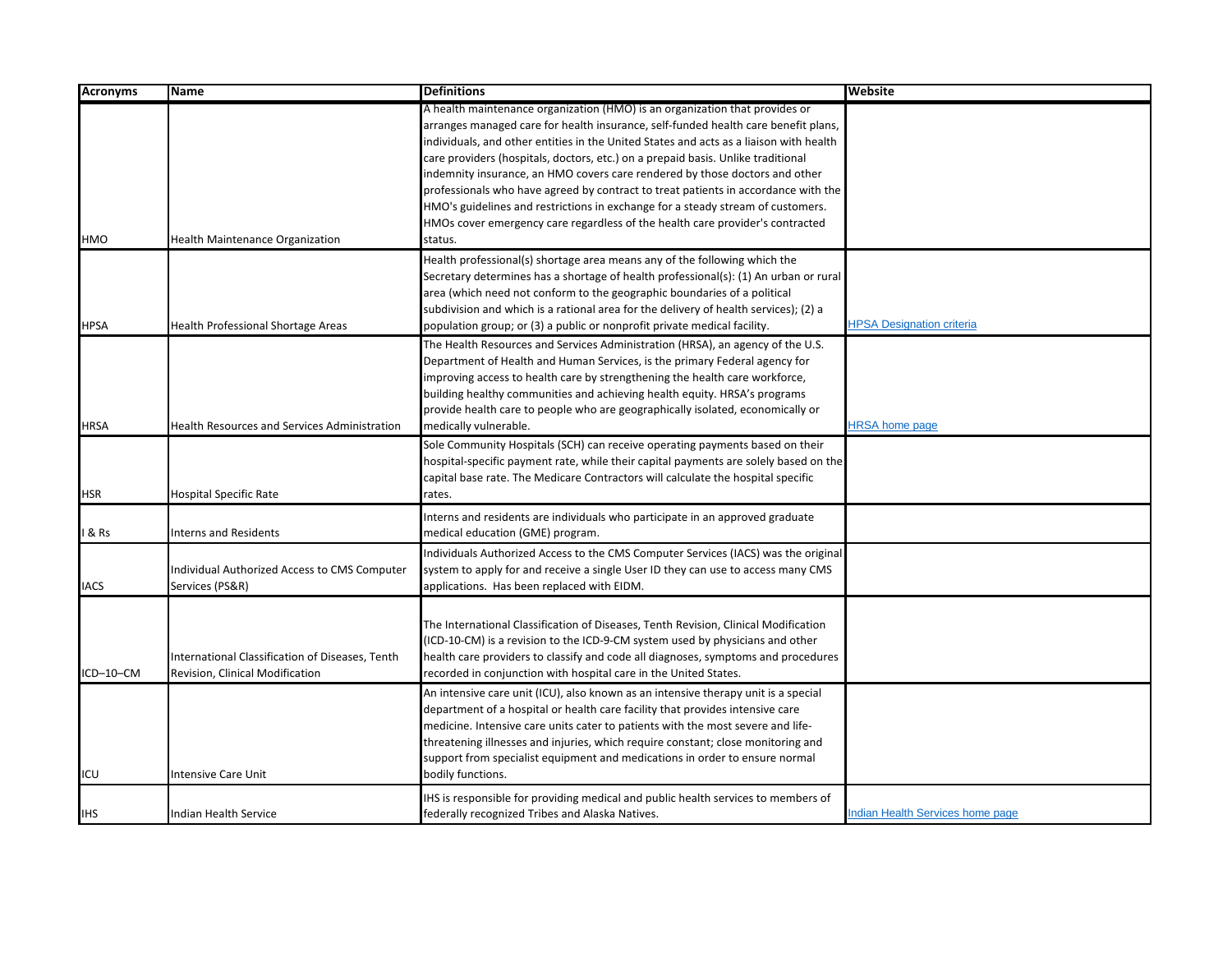| <b>Acronyms</b> | Name                                        | <b>Definitions</b>                                                                                                                                                                                                                                                                                                                                                                                                                                                                                                                                                                                                                                     | Website                                          |
|-----------------|---------------------------------------------|--------------------------------------------------------------------------------------------------------------------------------------------------------------------------------------------------------------------------------------------------------------------------------------------------------------------------------------------------------------------------------------------------------------------------------------------------------------------------------------------------------------------------------------------------------------------------------------------------------------------------------------------------------|--------------------------------------------------|
| IME             | <b>Indirect Medical Education</b>           | Section 1886(d)(5)(B) of the Act provides that prospective payment hospitals that<br>have residents in an approved graduate medical education (GME) program receive<br>an additional payment for a Medicare discharge to reflect the higher patient care<br>costs of teaching hospitals relative to non-teaching hospitals. The regulations<br>regarding the calculation of this additional payment, known as the indirect medical<br>education (IME) adjustment, are located at 42 CFR §412.105. The additional<br>payment is based on the IME adjustment factor.                                                                                     | <b>Medicare Indirect Medical Education</b>       |
| ЮM              | <b>Internet Only Manual</b>                 | The Internet-only Manuals (IOMs) are a replica of the Agency's official record copy.<br>They are CMS' program issuances, day-to-day operating instructions, policies, and<br>procedures that are based on statutes, regulations, guidelines, models, and<br>directives. The CMS program components, providers, contractors, Medicare<br>Advantage organizations and state survey agencies use the IOMs to administer<br>CMS programs. They are also a good source of Medicare and Medicaid information<br>for the general public. Publication #100-06 - Medicare Financial Management<br>Manual is a good source for Medicare cost report regulations. | <b>CMS Internet Only Manuals</b>                 |
| IPF             | Inpatient Psychiatric Facility              | Inpatient psychiatric hospital services refer to inpatient hospital services provided<br>by a psychiatric hospital which includes treatment for serious mental disorder.<br>Inpatient psychiatric hospitals services vary from short-term or outpatient therapy<br>for low-risk patients to long term care or permanent care such as routine<br>assistance, treatment or a specialized and controlled environment.                                                                                                                                                                                                                                     | <b>CMS Inpatient Psychiatric Facility PPS</b>    |
| <b>IPPS</b>     | <b>Inpatient Prospective Payment System</b> | Under the IPPS, each case is categorized into a diagnosis-related group (DRG). Each<br>DRG has a payment weight assigned to it, based on the average resources used to<br>treat Medicare patients in that DRG. The base payment rate is divided into a labor-<br>related and nonlabor share. The labor-related share is adjusted by the wage index<br>applicable to the area where the hospital is located, and if the hospital is located in<br>Alaska or Hawaii, the nonlabor share is adjusted by a cost of living adjustment<br>factor. This base payment rate is multiplied by the DRG relative weight.                                           | <b>CMS Acute Inpatient PPS</b>                   |
| IRC             | <b>Inpatient Respite Care</b>               | Type of hospice care for short-term period provided in a nursing home, hospice<br>inpatient facility, or hospital so that a family member or friend who is the patient's<br>caregiver can rest or take some time off.                                                                                                                                                                                                                                                                                                                                                                                                                                  |                                                  |
| IRF             | <b>Inpatient Rehabilitation Facility</b>    | Inpatient rehabilitation facility (IRF) is an inpatient rehabilitation hospital or part of<br>a rehabilitation hospital, which provides an intensive rehabilitation program to<br>inpatients. IRF provides skilled nursing care to inpatients on a 24-hour basis, under<br>the supervision of a doctor and a registered professional nurse.                                                                                                                                                                                                                                                                                                            | <b>CMS Inpatient Rehabilitation Facility PPS</b> |
| <b>IRIS</b>     | Intern and Resident Information System      | The IRIS is used by teaching hospitals and it contains information about the interns<br>and residents; rotational assignments; years completed in residency. This<br>information is to be completed and turned in with the Medicare Cost Report<br>(MCR.)                                                                                                                                                                                                                                                                                                                                                                                              |                                                  |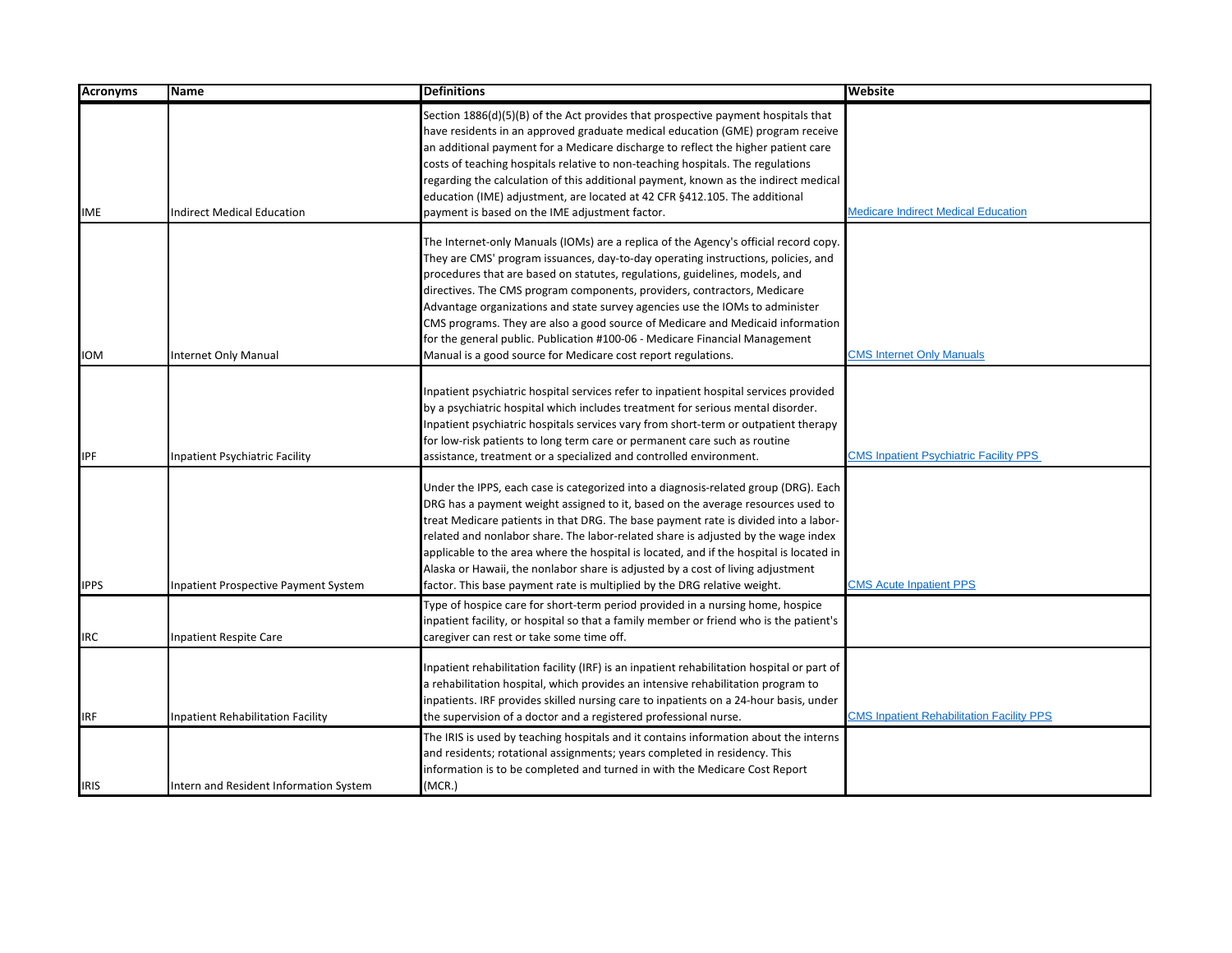| <b>Acronyms</b> | <b>Name</b>                                    | <b>Definitions</b>                                                                    | Website                                    |
|-----------------|------------------------------------------------|---------------------------------------------------------------------------------------|--------------------------------------------|
|                 |                                                | Hospitals that maintain a single multi-purpose labor, delivery and postpartum (LDP)   |                                            |
|                 |                                                | room may apportion both the days and available beds associated with LDP rooms         |                                            |
|                 |                                                | between ancillary labor and delivery and the routine adults and pediatrics based      |                                            |
|                 |                                                | upon the portion of the patient's stay in the LDP room between ancillary and          |                                            |
| <b>LDP</b>      | Labor, Delivery and Postpartum                 | routine.                                                                              |                                            |
|                 |                                                |                                                                                       |                                            |
|                 |                                                | Low Income Patients will need to meet the federal definition to qualify. If a PPS     |                                            |
|                 |                                                | Hospital treats a high-percentage of low-income patient, it received a percentage     |                                            |
| <b>LIP</b>      | Low Income Patient                             | ass-on payment applies to the DRG-adjusted base payment rate. (DSH adjustment)        |                                            |
|                 |                                                | Length of stay (LOS) is a term to describe the duration of a single episode of        |                                            |
|                 |                                                | hospitalization. Inpatient days are calculated by subtracting day of admission from   |                                            |
| LOS             | Length of Stay                                 | day of discharge.                                                                     |                                            |
|                 |                                                | Long-term care hospitals (LTCHs) are certified as acute care hospitals, but LTCHs     |                                            |
|                 |                                                | focus on patients who, on average, stay more than 25 days. Many of the patients in    |                                            |
|                 |                                                | LTCHs are transferred there from an intensive or critical care unit. LTCHs specialize |                                            |
|                 |                                                | in treating patients who may have more than one serious condition, but who may        |                                            |
|                 |                                                | improve with time and care, and return home. LTCHs typically give services like       |                                            |
|                 |                                                | comprehensive rehabilitation, respiratory therapy, head trauma treatment, and         |                                            |
| <b>LTCH</b>     | Long-term Care Hospital                        | pain management.                                                                      | <b>CMS Long Term Care Hospital PPS</b>     |
|                 |                                                | Low-Volume Hospital can receive additional payments if they meet all of the           |                                            |
|                 |                                                | requirements. For FY 2018, the requirements to qualify for the low-volume             |                                            |
|                 |                                                | payment adjustmentis f it is located more than 25 road miles from another Hospital    |                                            |
| <b>LVA</b>      | Low-Volume Adjustment                          | and has fewer than 200 total discharges during a fiscal year.                         |                                            |
|                 |                                                | Low-Volume Hospital can receive additional payments if they meet all of the           |                                            |
|                 |                                                | requirements. For FY 2018, the requirements to qualify for the low-volume             |                                            |
|                 |                                                | payment adjustment is if it is located more than 25 road miles from another           |                                            |
| LVH             | Low-Volume Hospital                            | Hospital and has fewer than 200 total discharges during a fiscal year.                |                                            |
|                 |                                                |                                                                                       |                                            |
|                 | Medicare + Choice (also known as Medicare Part |                                                                                       |                                            |
| M+C             | C, Medicare Advantage and Medicare HMO)        | See Medicare Advantage description.                                                   |                                            |
|                 |                                                | A Medicare Advantage Plan is a type of Medicare health plan offered by a private      |                                            |
|                 |                                                | company that contracts with Medicare to provide you with all your Part A and Part     |                                            |
|                 |                                                | B benefits. Medicare Advantage Plans include Health Maintenance Organizations,        |                                            |
|                 |                                                | Preferred Provider Organizations, Private Fee-for-Service Plans, Special Needs        |                                            |
|                 |                                                | Plans, and Medicare Medical Savings Account Plans. If you're enrolled in a            |                                            |
|                 |                                                | Medicare Advantage Plan, Medicare services are covered through the plan and           |                                            |
|                 |                                                | aren't paid for under Original Medicare. Most Medicare Advantage Plans offer          |                                            |
| MA              | Medicare Advantage (previously known as M+C)   | prescription drug coverage.                                                           | Medicare advantage plans                   |
|                 |                                                | The Medicare administrative contractor are private insurance companies that serve     |                                            |
|                 |                                                | as the federal government's agents in the administration of the Medicare program,     |                                            |
| <b>MAC</b>      | Medicare Administrative Contractor             | including the payment of claims (replaces FI's).                                      | <b>Medicare Administrative Contractors</b> |
|                 |                                                | 2015 act repeals the sustainable growth rate and authorizes HHS to implement          |                                            |
|                 |                                                | value-based initiatives aimed at improving care access for Medicare and CHIP          |                                            |
| <b>MACRA</b>    | Medicare Access and CHIP Reauthorization Act   | beneficiaries                                                                         |                                            |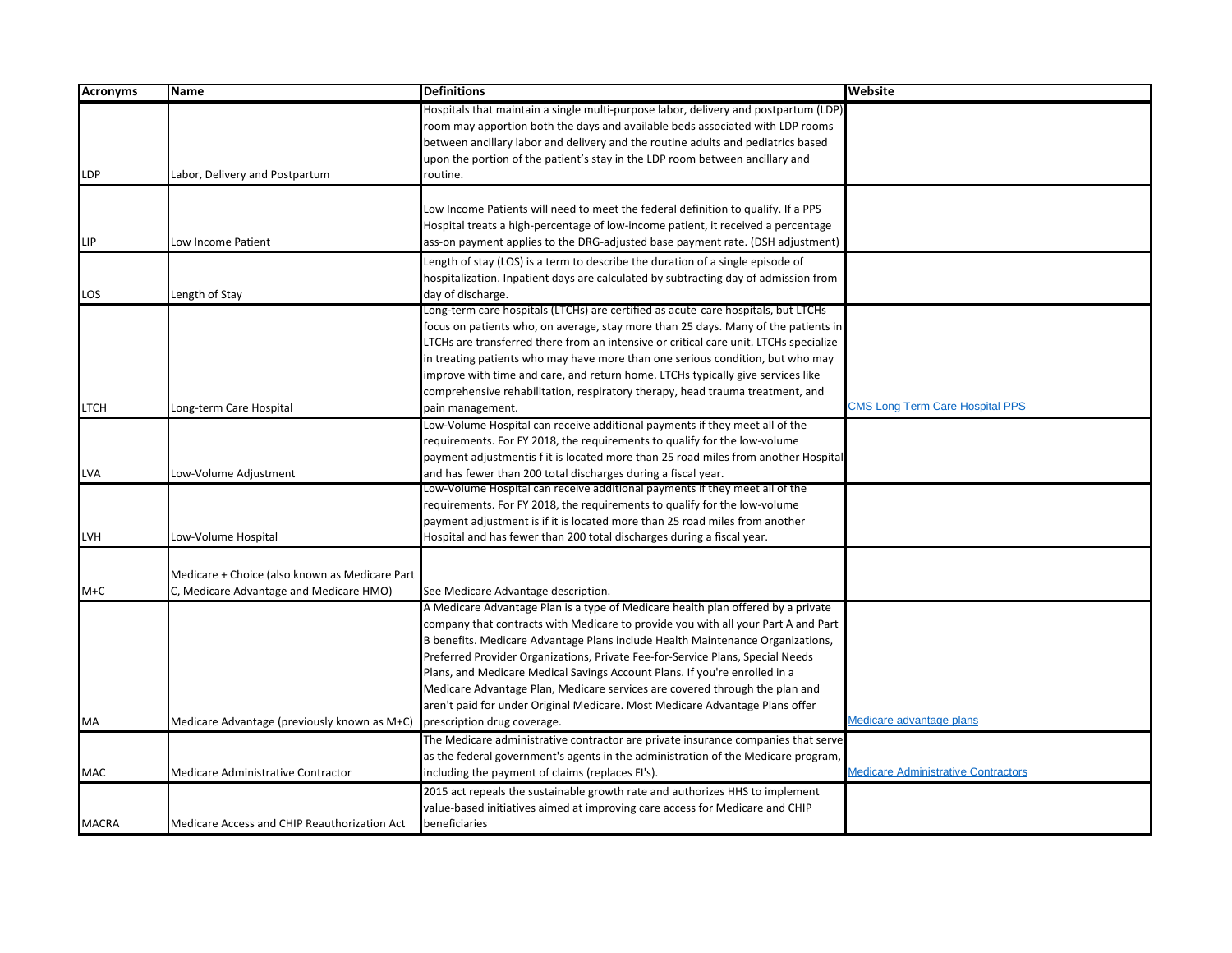| <b>Acronyms</b> | <b>Name</b>                                                                                | <b>Definitions</b>                                                                                                                                                                                                                                                                                                                                         | <b>Website</b>                           |
|-----------------|--------------------------------------------------------------------------------------------|------------------------------------------------------------------------------------------------------------------------------------------------------------------------------------------------------------------------------------------------------------------------------------------------------------------------------------------------------------|------------------------------------------|
| <b>MCO</b>      | Managed Care Organization                                                                  | Managed care plans are a type of health insurance. They have contracts with<br>health care providers and medical facilities to provide care for members at reduced<br>costs. These providers make up the plan's network.                                                                                                                                   |                                          |
| <b>MDC</b>      | Major Diagnostic Categories                                                                | With some exceptions, all principal diagnoses are divided into one of 25 Major<br>Diagnostic Categories (MDC) that generally correspond to a single organ system.                                                                                                                                                                                          |                                          |
| <b>MDH</b>      | Medicare-Dependent Hospital                                                                | Small Rural hospitals from whom Medicare represents at least 50% of all inpatient<br>revenue.                                                                                                                                                                                                                                                              |                                          |
| <b>MIPS</b>     | Merit-based Incentive Payment System                                                       | MIPS comprises four performance categories used to score a MIPS-eligible<br>clinician's quality, use of services, EHR use, and quality improvements to care<br>coordination and delivery                                                                                                                                                                   |                                          |
| <b>MMA</b>      | Medicare Prescription Drug, Improvement, and<br>Modernization Act of 2003, Pub. L. 108-173 | Federal law of the United States, enacted in 2003. It produced the largest overhaul<br>of Medicare in the public health program's 38-year history. The MMA's most<br>touted feature is the introduction of an entitlement benefit for prescription drugs,<br>through tax breaks and subsidies. [Medicare Part D]                                           |                                          |
| <b>MOON</b>     | Medicare Outpatient Observation Notice                                                     | Notification to individuals receiving observation services as outpatients for more<br>than 24 hours explaining the status of the individual as an outpatient, not an<br>inpatient, and the implications of such status.                                                                                                                                    |                                          |
| <b>MPFS</b>     | Medicare Physician Fee Schedule                                                            | The MPFS is funded by Part B and is composed of resource costs associated with<br>physician work, practice expense and professional liability insurance.                                                                                                                                                                                                   |                                          |
| <b>MRI</b>      | Magnetic Resonance Imaging                                                                 | Magnetic resonance imaging (MRI) is a noninvasive medical test that helps<br>physicians diagnose and treat medical conditions. MRI uses a powerful magnetic<br>field, radio frequency pulses and a computer to produce detailed pictures of<br>organs, soft tissues, bone and virtually all other internal body structures.                                |                                          |
| MS-DRG          | Medicare Severity Diagnosis-Related Group                                                  | A new DRG system, called Medicare Severity DRGs (MS-DRGs) became effective<br>with discharges occurring on or after October 1, 2007. One MS-DRG is assigned to<br>each inpatient stay. The MS-DRGs are assigned using the principal diagnosis and<br>additional diagnoses, the principal procedure and additional procedures, sex and<br>discharge status. |                                          |
| <b>MSA</b>      | Metropolitan Statistical Area                                                              | Metropolitan and micropolitan statistical areas (metro and micro areas) are<br>geographic entities delineated by the Office of Management and Budget (OMB) for<br>use by Federal statistical agencies. A metro area contains a core urban area of<br>50,000 or more population.                                                                            | JS Census Bureau Metro-Micro guidance    |
| <b>MSP</b>      | Medicare Secondary Payer                                                                   | The term generally used when the Medicare program does not have primary<br>payment responsibility - that is, when another entity has the responsibility for<br>paying before Medicare.                                                                                                                                                                     | <b>Medicare Coordination of Benefits</b> |
| <b>MSPB</b>     | Medicare Spending per Beneficiary                                                          | Cost to Medicare for services performed by hospitals and other healthcare<br>providers during an MSPB episode, which comprises the period immediately prior<br>to, during, and following a patient's hospital stay.                                                                                                                                        |                                          |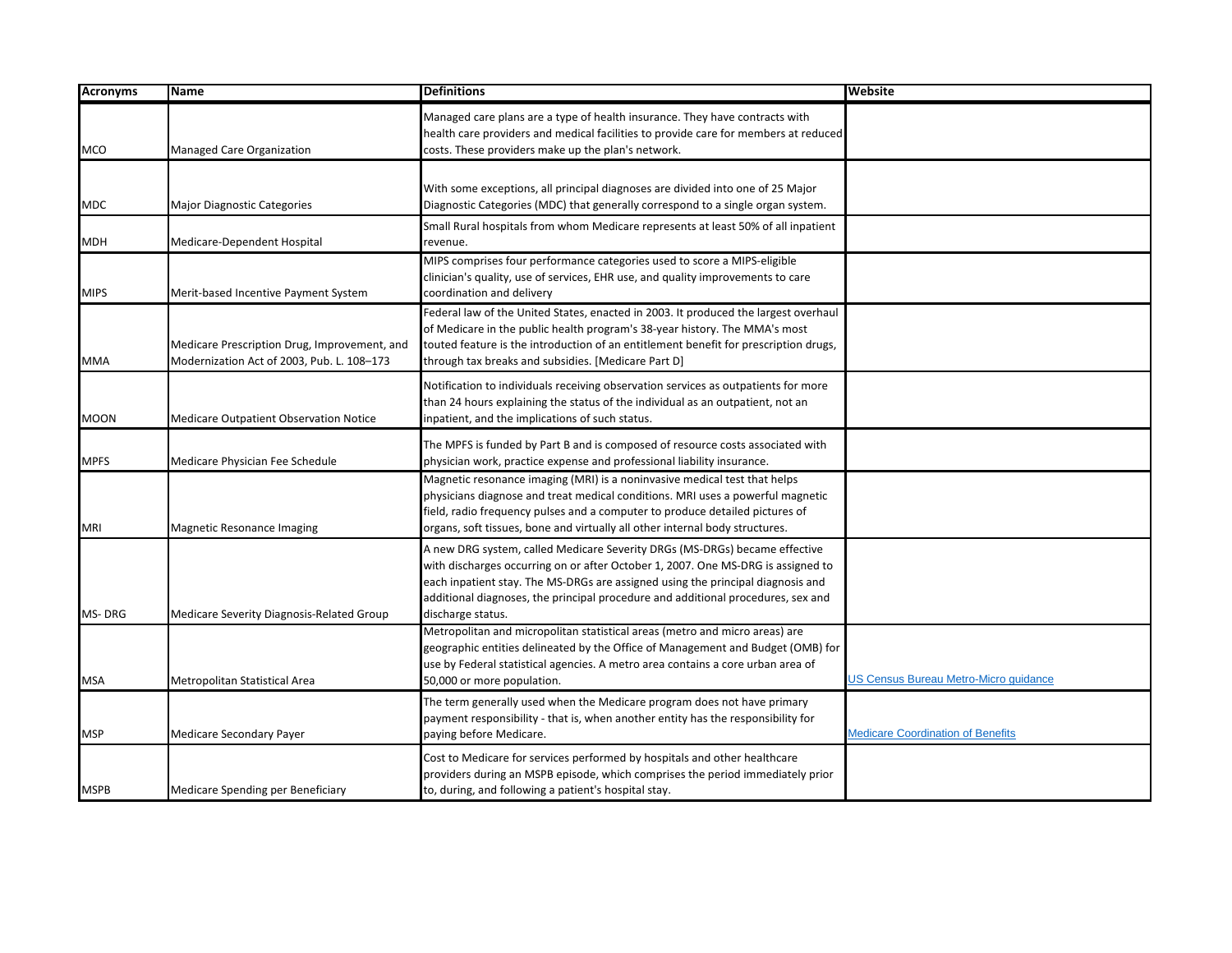| <b>Acronyms</b> | Name                                          | <b>Definitions</b>                                                                                                                                                                                                                                                                                                                                                                                                                                               | Website                                                |
|-----------------|-----------------------------------------------|------------------------------------------------------------------------------------------------------------------------------------------------------------------------------------------------------------------------------------------------------------------------------------------------------------------------------------------------------------------------------------------------------------------------------------------------------------------|--------------------------------------------------------|
| MU              | Meaningful Use [EHR Incentive<br>Program]     | Using certified electronic health record (EHR) technology to: Improve quality,<br>safety, efficiency, and reduce health disparities. Engage patients and family.<br>Improve care coordination, and population and public health. Maintain privacy and<br>security of patient health information                                                                                                                                                                  |                                                        |
| <b>MUA</b>      | Medically Underserved Area                    | Areas or populations designated by HRSA as having: too few primary care<br>providers, high infant mortality, high poverty and/or high elderly population.                                                                                                                                                                                                                                                                                                        | <b>HRSA MUA search</b>                                 |
| NF              | <b>Nursing Facility</b>                       | A Nursing Facility is one of many settings for long-term care, including or other<br>services and supports outside of an institution, provided by Medicaid or other state<br>agencies.                                                                                                                                                                                                                                                                           | <b>Medicaid Nursing Facility Overview</b>              |
| <b>NP</b>       | <b>Nurse Practitioner</b>                     | Advanced registered nurses who can prescribe medication, examine patients,<br>diagnose illnesses, and provide treatment,                                                                                                                                                                                                                                                                                                                                         |                                                        |
| <b>NPI</b>      | National Provider Identifier                  | HIPAA 1996 mandated the adoption of standard unique identifiers for health care<br>providers and health plans. The purpose of these provisions is to improve the<br>efficiency and effectiveness of the electronic transmission of health information.                                                                                                                                                                                                           | <b>National Plan &amp; Provider Enumeration System</b> |
| <b>NPR</b>      | Notice of Program Reimbursement               | A written notice reflecting the intermediary's determination of the total amount of<br>reimbursement due the provider.                                                                                                                                                                                                                                                                                                                                           |                                                        |
| <b>OASIS</b>    | <b>Outcome and Assessment Information Set</b> | Group of data elements that represent core items of a comprehensive assessment<br>for an adult home care patient; and form the basis for measuring patient outcomes<br>for purposes of outcome-based quality improvement.                                                                                                                                                                                                                                        | <b>OASIS Data Sets</b>                                 |
| <b>OIG</b>      | [HHS] Office of the Inspector General         | HHS OIG is the largest inspector general's office in the Federal Government<br>dedicated to combating fraud, waste and abuse and to improving the efficiency of<br>HHS programs. A nationwide network of audits, investigations, and evaluations<br>results in timely information as well as cost-saving or policy recommendations for<br>decision-makers and the public.                                                                                        | <b>HHS Office of Inspector General home page</b>       |
| <b>OPPS</b>     | <b>Outpatient Prospective Payment System</b>  | This payment system, implemented August 1, 2000, is used by CMS to reimburse<br>for hospital outpatient services. Ambulatory Payment Classifications (APCs) are<br>CMS' grouping system developed for facility reimbursement for hospital outpatient<br>services. All covered outpatient services map to an APC group. Each group of<br>procedure (i.e., codes) within an APC is supposed to be "similar clinically and with<br>regard to resource consumption." | <b>CMS Hospital Outpatient PPS</b>                     |
| OT              | <b>Occupational Therapy</b>                   | Common occupational therapy interventions include helping people recovering<br>from injury to regain skills, and providing supports for older adults experiencing<br>physical and cognitive changes.                                                                                                                                                                                                                                                             | <b>CMS Therapy Services</b>                            |
| PA              | Physician Assistant                           | Medical providers who are licensed to diagnose and treat illness and disease and to<br>prescribe medication for patients.                                                                                                                                                                                                                                                                                                                                        |                                                        |
| <b>PAC</b>      | Post-acute care                               | Includes rehabilitation or palliative services that beneficiaries receive after, or in<br>some cases instead of, a stay in an acute care hospital                                                                                                                                                                                                                                                                                                                |                                                        |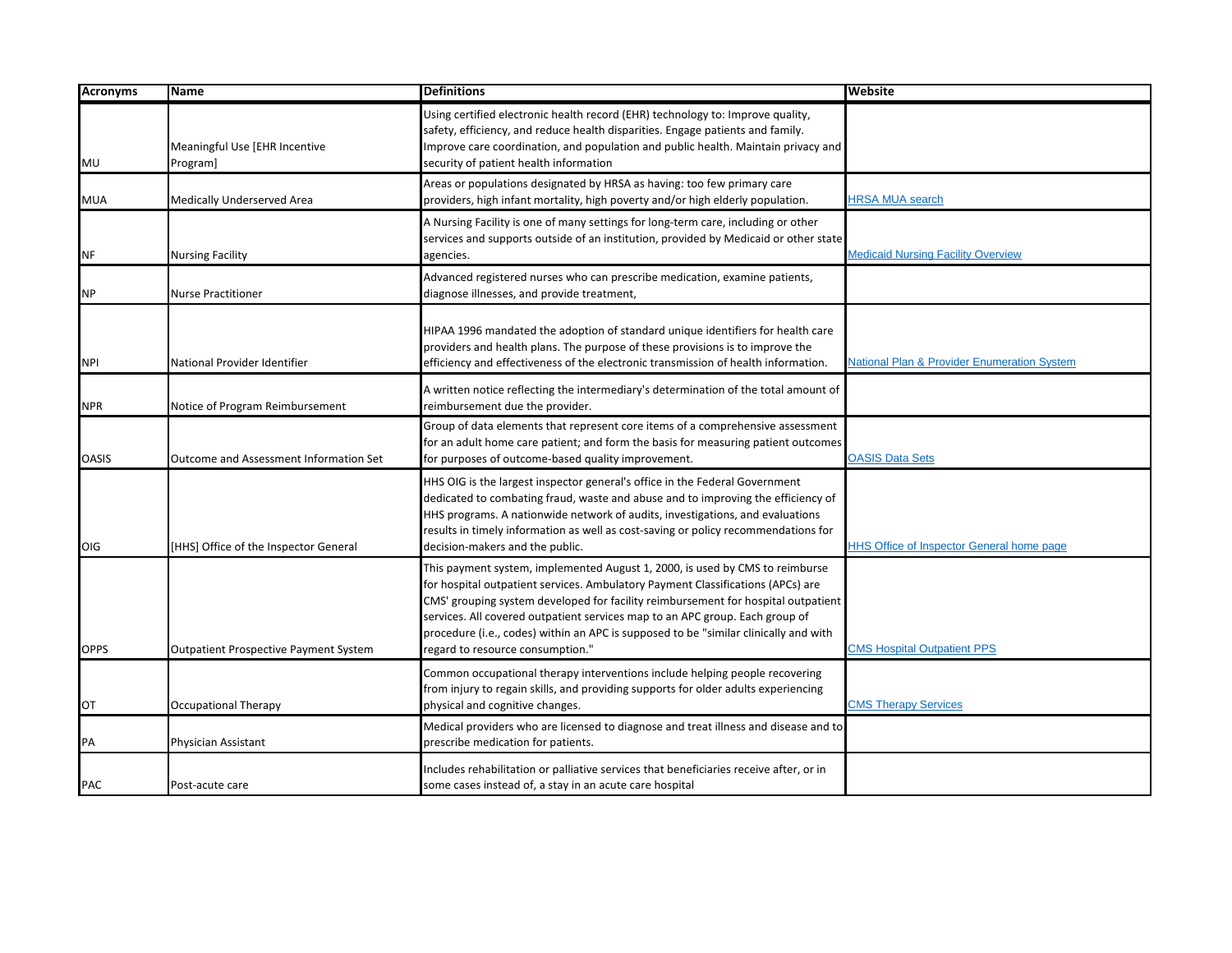| <b>Acronyms</b> | <b>Name</b>                                     | <b>Definitions</b>                                                                                                                                                                                                                                                                                                                          | Website                                                  |
|-----------------|-------------------------------------------------|---------------------------------------------------------------------------------------------------------------------------------------------------------------------------------------------------------------------------------------------------------------------------------------------------------------------------------------------|----------------------------------------------------------|
| PBD             | Provider-Based Department                       | A facility or organization or a physician office that is either created by, or acquired<br>by, a main provider for the purpose of furnishing health care services of the same<br>type as those furnished by the main provider under the name, ownership, and<br>financial and administrative control of the main provider.                  | Provider based terms & definitions                       |
| <b>POA</b>      | Present on Admission [indicator]                | IPPS hospitals must submit POA information on the principal and all secondary<br>diagnoses for inpatient discharges. POA is defined as being present at the time the<br>order for inpatient admission occurs.                                                                                                                               |                                                          |
| <b>POS</b>      | Place of Service [code]                         | Place of service codes should be used on professional claims to specify the entity<br>where service(s) were rendered.                                                                                                                                                                                                                       | <b>CMS Place of service codes</b>                        |
| <b>PPS</b>      | Prospective Payment System                      | A method of reimbursement in which Medicare payment is made based on a<br>predetermined, fixed amount. The payment amount for a particular service is<br>derived based on the classification system of that service (for example, diagnosis-<br>related groups for inpatient hospital services).                                            | <b>Prospective Payment Systems - General Information</b> |
| <b>PRA</b>      | Per Resident Amount                             | Hospital-specific, base-period per resident amount (PRA) that is calculated by<br>dividing a hospital's allowable costs of GME for a base period by its number of<br>residents in the base period. The PRA is updated annually by an inflation factor.                                                                                      | <b>CMS Per Resident Amount (medical education)</b>       |
| PRM             | Provider Reimbursement Manual                   | CMS manuals Pub 15-1 (allowable program costs and policies) and Pub 15-2 (cost-<br>reporting instructions)                                                                                                                                                                                                                                  | <b>CMS Paper Based Manuals</b>                           |
| <b>PRRB</b>     | Provider Reimbursement Review Board             | The Board is an independent panel to which a certified Medicare provider of<br>services may appeal if it is dissatisfied with a final determination of its fiscal<br>intermediary (FI)/Medicare Administrative Contractor (MAC) or the Centers for<br>Medicaid & Medicare Services (CMS).                                                   | <b>CMS PRRB Instructions</b>                             |
| PS&R            | Provider Statistical and Reimbursement [System] | The system accumulates statistical and reimbursement data applicable to the<br>processed and finalized Medicare claims. This data is summarized in various<br>reports, which are used by providers to prepare Medicare cost reports, and by FIs<br>and MACs during the audit and settlement process.                                        | <b>PS&amp;R Access</b>                                   |
| PT              | Physical Therapy                                | Different types of physical therapy may include orthopedic, acute care, post-<br>operative care, cardiovascular and pulmonary rehab, lymphedema management,<br>wound care, and neurologic rehabilitation.                                                                                                                                   | <b>CMS Therapy Services</b>                              |
| <b>PTO</b>      | Paid Time Off                                   | Paid time off or personal time off (PTO) is a policy in some employee handbooks<br>that provides a bank of hours in which the employer pools sick days, vacation days,<br>and personal days that allows employees to use as the need or desire arises.                                                                                      |                                                          |
| <b>PUF</b>      | Public Use File (Wage Index Data)               | CMS gathers and formats data to support the agency's operations. Information<br>about Medicare beneficiaries, Medicare claims, Medicare providers, clinical data,<br>and Medicaid eligibility and claims is included. Non-Identifiable Data Files contain<br>non-identifiable person-specific information and are within the public domain. | <b>CMS Wage Index Files</b>                              |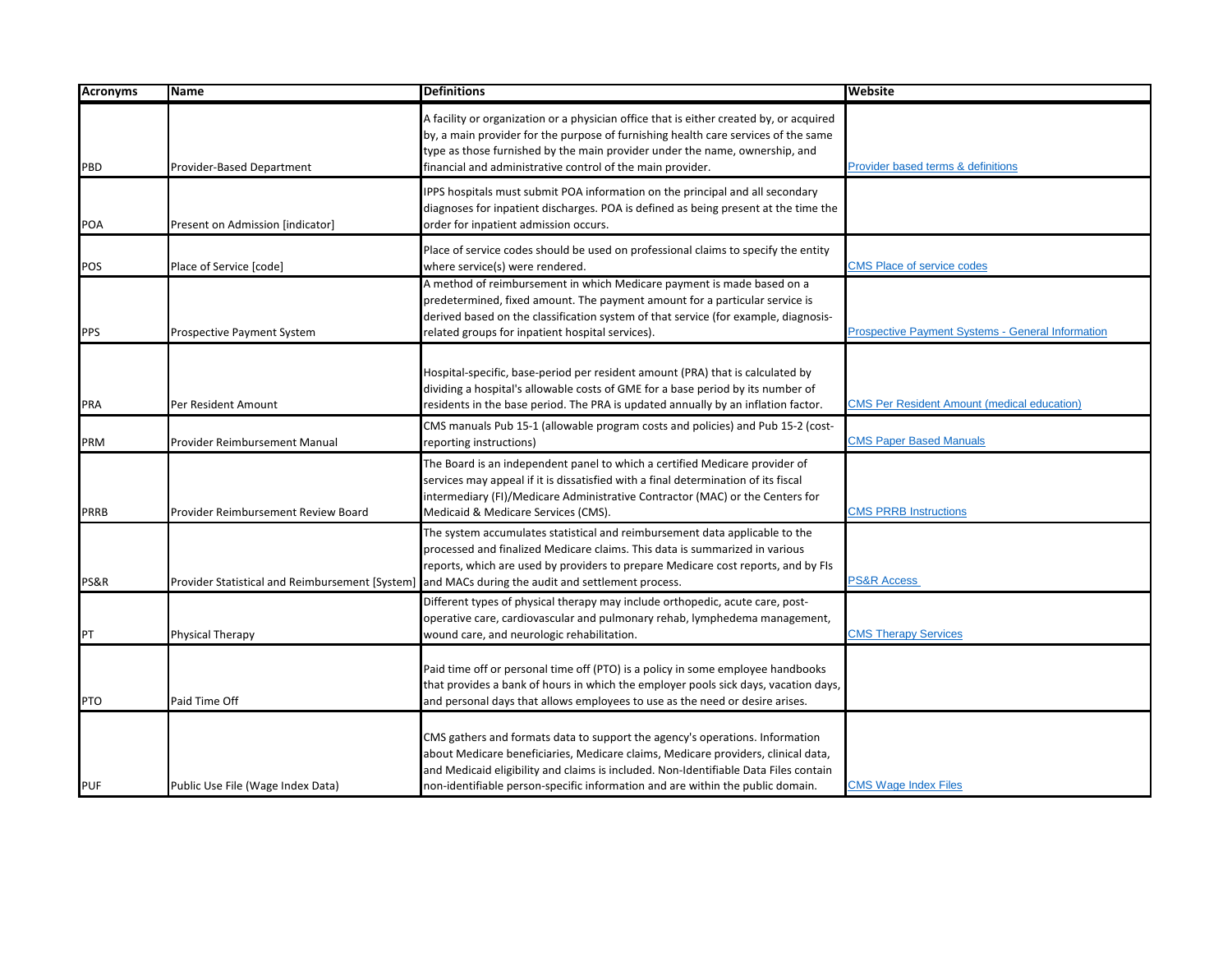| <b>Acronyms</b> | <b>Name</b>                               | <b>Definitions</b>                                                                                                                                                                                                                                                                                                                                                                                          | Website                                          |
|-----------------|-------------------------------------------|-------------------------------------------------------------------------------------------------------------------------------------------------------------------------------------------------------------------------------------------------------------------------------------------------------------------------------------------------------------------------------------------------------------|--------------------------------------------------|
| <b>RAC</b>      | Recovery Audit Contractor                 | The Recovery Audit Contractors' mission is to identify and correct Medicare<br>improper payments through the efficient detection and collection of overpayments<br>made on claims of health care services provided to Medicare beneficiaries, and the<br>identification of underpayments to providers so that the CMS can implement<br>actions that will prevent future improper payments in all 50 states. | Medicare Fee for Service Recovery Audit Program  |
| <b>RCE</b>      | Reasonable Compensation Equivalent        | CMS establishes reasonable compensation equivalency limits on the amount of<br>compensation paid to physicians by providers. These limits are applied to a<br>provider's costs incurred in compensating physicians for services to the provider.                                                                                                                                                            | CMS 2015 Final Rule - RCE Limits updated         |
| <b>RHC</b>      | Rural Health Clinic                       | A Rural Health Clinic (RHC) is a clinic certified to receive special Medicare and<br>Medicaid reimbursement. The purpose of the RHC program is improving access to<br>primary care in underserved rural areas.                                                                                                                                                                                              | <b>CMS Rural Health Clinic Factsheet</b>         |
| <b>RRC</b>      | Rural Referral Center                     | Rural tertiary hospitals who receive referrals from surrounding small primary care<br>hospitals. An acute care hospital can be classified as an RRC if it meets several<br>criteria pertaining to location, bed size, and referral patterns.                                                                                                                                                                | <b>HRSA Rural Referral Centers Eligibility</b>   |
| <b>RT</b>       | <b>Respiratory Therapy</b>                | Therapeutic and diagnostic services which may include: administration of oxygen,<br>cardiopulmonary resuscitation, management of mechanical ventilators,<br>administering drugs to the lungs, monitoring cardiopulmonary systems and<br>measuring lung function.                                                                                                                                            |                                                  |
| <b>RUG</b>      | <b>Resource Utilization Group</b>         | One of 44 patient categories, each with a corresponding per diem reimbursement<br>rate as mandated by Medicare, into which a nursing home resident is categorized,<br>based on functional status and anticipated use of services and resources.                                                                                                                                                             | <b>CMS SNF PPS Guidance</b>                      |
| <b>RVU</b>      | <b>Relative Value Unit</b>                | Relative value units (RVUs) are a measure of value used in the Medicare<br>reimbursement formula for physician services. RVUs are a part of the resource-<br>based relative value scale (RBRVS).                                                                                                                                                                                                            |                                                  |
| <b>SCH</b>      | Sole Community Hospital                   | The Sole Community Hospital (SCH) program was created by Congress to maintain<br>access to needed health services for Medicare beneficiaries in isolated<br>communities. Hospitals typically qualify for SCH status by demonstrating that<br>because of distance between hospitals (more than 35 miles), they are the sole<br>source of hospital services available in a wide geographic area.              | <b>HRSA Sole Community Hospitals Eligibility</b> |
| <b>SCHIP</b>    | State Children's Health Insurance Program | The State Children's Health Insurance Program (SCHIP) was established in 1997 to<br>provide health insurance coverage for children in families whose incomes were too<br>high to qualify for coverage under Medicaid, but who lacked access to affordable<br>private health insurance coverage.                                                                                                             | <b>Insure Kids Now home page</b>                 |
| SES             | Socioeconomic status                      | Social standing or class of an individual or group. It is often measured as a<br>combination of education, income and occupation                                                                                                                                                                                                                                                                            |                                                  |
| <b>SFY</b>      | <b>State Fiscal Year</b>                  | The fiscal years of all states but four end on June 30 (AL, MI, NY, TX). This differs<br>from the Federal Fiscal year, which ends on September 30th.                                                                                                                                                                                                                                                        |                                                  |